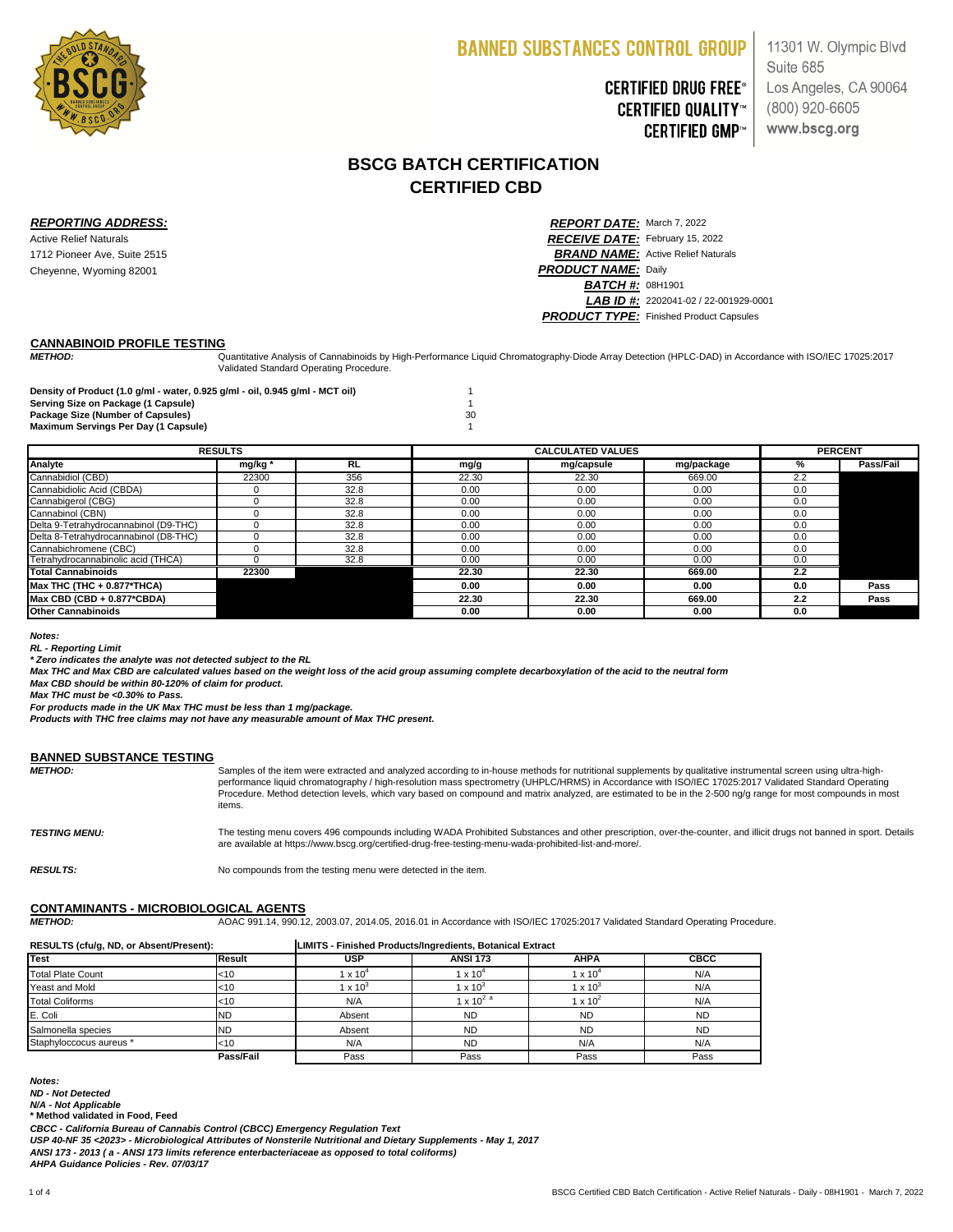

# **CERTIFIED DRUG FREE® CERTIFIED QUALITY™ CERTIFIED GMP™**

11301 W. Olympic Blvd Suite 685 Los Angeles, CA 90064 (800) 920-6605 www.bscg.org

### **CONTAMINANTS - HEAVY METALS**

*METHOD:* AOAC 2013.06 Quantitative Analysis of Heavy Metals by Inductively Coupled Plasma Mass Spectrometry (ICP-MS) for Arsenic, Cadmium, Lead, Mercury in Accordance with ISO/IEC 17025:2017 Validated Standard Operating Procedure.

| RESULTS (µg/g): |                                                                                                                     |                  | ACCEPTABLE LEVELS: (µg/day) |                         |                      |                 |             |
|-----------------|---------------------------------------------------------------------------------------------------------------------|------------------|-----------------------------|-------------------------|----------------------|-----------------|-------------|
| <b>METAL</b>    | <b>RESULT</b>                                                                                                       | <b>LOQ</b>       | ICH Q3D                     | <b>USP</b>              | <b>Health Canada</b> | <b>ANSI 173</b> | <b>AHPA</b> |
| Arsenic         | <loq< td=""><td>0.200</td><td></td><td></td><td>1 C</td><td></td><td></td></loq<>                                   | 0.200            |                             |                         | 1 C                  |                 |             |
| Cadmium         | <loq< td=""><td>0.200</td><td></td><td></td><td></td><td></td><td></td></loq<>                                      | 0.200            |                             |                         |                      |                 |             |
| <b>Mercury</b>  | <loq< td=""><td>0.100</td><td>חר</td><td>15<math>(2 \text{ as } Hg)</math></td><td>20</td><td></td><td></td></loq<> | 0.100            | חר                          | 15 $(2 \text{ as } Hg)$ | 20                   |                 |             |
| Lead            | $<$ LOQ                                                                                                             | 0.500            |                             |                         | 10                   |                 |             |
|                 |                                                                                                                     | <b>Pass/Fail</b> | Pass                        | Pass                    | Pass                 | Pass            | Pass        |

#### *Notes:*

*METHOD:* EPA5021A Residual Solvents by Head Space Gas Chromatography Mass Spectrometry (HS GC/MS) in Accordance with ISO/IEC 17025:2017 Validated Standard Operating Procedure.

*ICH Q3D - Guideline for Elemental Impurities - September 2015*

*USP 40-NF 35 <2232> - Elemental Contaminants in Dietary Supplements - May 1, 2017*

*Quality of Natural Health Products Guide - Natural and Non-prescription Health Products Directorate - Health Canada - May 1, 2015*

*ANSI 173 - 2013 ( <sup>a</sup> - ANSI 173 limits reference chromium (VI) as opposed to total chromium)* 

### **CONTAMINANTS - SOLVENTS**

#### **RESULTS: ug/g (ppm)**

| <b>Solvent</b>                   | Category         | <b>Result</b>                                            | <b>LOQ</b> | <b>Action Level</b> | <b>Pass/Fail</b> |
|----------------------------------|------------------|----------------------------------------------------------|------------|---------------------|------------------|
| 1,4-Dioxane                      | 2                | $<$ LOQ                                                  | 100        | 380                 | Pass             |
| 1-Pentanol                       | $\mathfrak{S}$   | $<$ LOQ                                                  | 500        | 5000                | Pass             |
| 2,2-Dimethylbutane               | N/A              | $<$ LOQ                                                  | 30         |                     | Pass             |
| 2,2-Dimethylpropane              | N/A              | $<$ LOQ                                                  | 200        |                     | Pass             |
| 2,3-Dimethylbutane               | N/A              | $<$ LOQ                                                  | 30         |                     | Pass             |
| 2-Butanol                        | $\overline{2}$   | $<$ LOQ                                                  | 200        | 5000                | Pass             |
| 2-Ethoxyethanol                  | $\overline{2}$   | $<$ LOQ                                                  | 30         | 160                 | Pass             |
| 2-Methylbutane                   | N/A              | $<$ LOQ                                                  | 200        |                     | Pass             |
| 2-Methylpentane                  | N/A              | $<$ LOQ                                                  | 30         |                     | Pass             |
| 2-Propanol (IPA)                 | 3                | $<$ LOQ                                                  | 200        | 5000                | Pass             |
| 3-Methylpentane                  | N/A              | $<$ LOQ                                                  | 30         |                     | Pass             |
| <b>Acetic Acid</b>               | N/A              | $<$ LOQ                                                  | 250        |                     | Pass             |
| Acetone                          | $\mathfrak{S}$   | $<$ LOQ                                                  | 200        | 5000                | Pass             |
| Acetonitrile                     | $\overline{2}$   | $<$ LOQ                                                  | 100        | 410                 | Pass             |
| Anisole                          | N/A              | $<$ LOQ                                                  | 500        |                     | Pass             |
| Benzene                          | 1                | $<$ LOQ                                                  |            | 2 <sup>1</sup>      | Pass             |
| Butanes (sum)                    | 3                | $<$ LOQ                                                  | 400        | 5000                | Pass             |
| <b>Butyl acetate</b>             | 3                | $<$ LOQ                                                  | 500        | 5000                | Pass             |
| Cyclohexane                      | $\overline{2}$   | $<$ LOQ                                                  | 200        | 3880                | Pass             |
| <b>DMSO</b>                      | 3                | $<$ LOQ                                                  | 500        | 5000                | Pass             |
| Ethyl acetate                    | 3                | $<$ LOQ                                                  | 200        | 5000                | Pass             |
| Ethyl benzene                    | N/A              | $<$ LOQ                                                  | 200        |                     | Pass             |
| Ethyl ether                      | 3                | $<$ LOQ                                                  | 200        | 5000                | Pass             |
| Ethylene glycol                  | $\overline{2}$   | $<$ LOQ                                                  | 200        | 620                 | Pass             |
| Ethylene oxide                   |                  | $<$ LOQ                                                  | 30         | 50                  | Pass             |
| Formic Acid                      | 3                | $<$ LOQ                                                  | 250        | 5000                | Pass             |
| Hexanes (sum)                    | $\overline{2}$   | $<$ LOQ                                                  | 150        | 290                 | Pass             |
| Isopropyl acetate                | 3                | $<$ LOQ                                                  | 200        | 5000                | Pass             |
| Cumene (Isopropylbenzene)        | $\overline{2}$   | $<$ LOQ                                                  | 30         | 70                  | Pass             |
| m,p-Xylene                       | N/A              | $<$ LOQ                                                  | 200        |                     | Pass             |
| Methanol                         | $\overline{2}$   | $<$ LOQ                                                  | 200        | 3000                | Pass             |
| Methylene chloride               | 2                | <loq< td=""><td>200</td><td>600</td><td>Pass</td></loq<> | 200        | 600                 | Pass             |
| Methylpropane                    | N/A              | $<$ LOQ                                                  | 200        |                     | Pass             |
| n-Butane                         | N/A              | $<$ LOQ                                                  | 200        |                     | Pass             |
| n-Heptane                        | 3                | $<$ LOQ                                                  | 200        | 5000                | Pass             |
| n-Hexane                         | $\overline{2}$   | $<$ LOQ                                                  | 30         | 3000                | Pass             |
| n-Pentane                        | $\mathfrak{S}$   | $<$ LOQ                                                  | 200        | 5000                | Pass             |
| o-Xylene                         | N/A              | $<$ LOQ                                                  | 200        |                     | Pass             |
| Pentanes (sum)                   | $\mathfrak{B}$   | $<$ LOQ                                                  | 600        | 5000                | Pass             |
| Propane                          | N/A              | $<$ LOQ                                                  | 200        |                     | Pass             |
| Tetrahydrofuran                  | $\boldsymbol{2}$ | $<$ LOQ                                                  | 100        | 720                 | Pass             |
| <b>Toluene</b>                   | $\overline{2}$   | $<$ LOQ                                                  | 100        | 890                 | Pass             |
| <b>Xylenes</b>                   | N/A              | $<$ LOQ                                                  | 400        |                     | Pass             |
| <b>Xylenes and Ethyl Benzene</b> | $\overline{2}$   | LOO                                                      | 600        | 2170                | Pass             |

*Notes:*

*LOQ - Limit of Quantitation*

*AHPA Guidance Policies - Rev. 07/03/17*

*USP <467> Category or N/A if Not Applicable*

*Pass/Fail if <LOQ or Action Level based on USP <467> limits, and/or product specifications as appropriate.*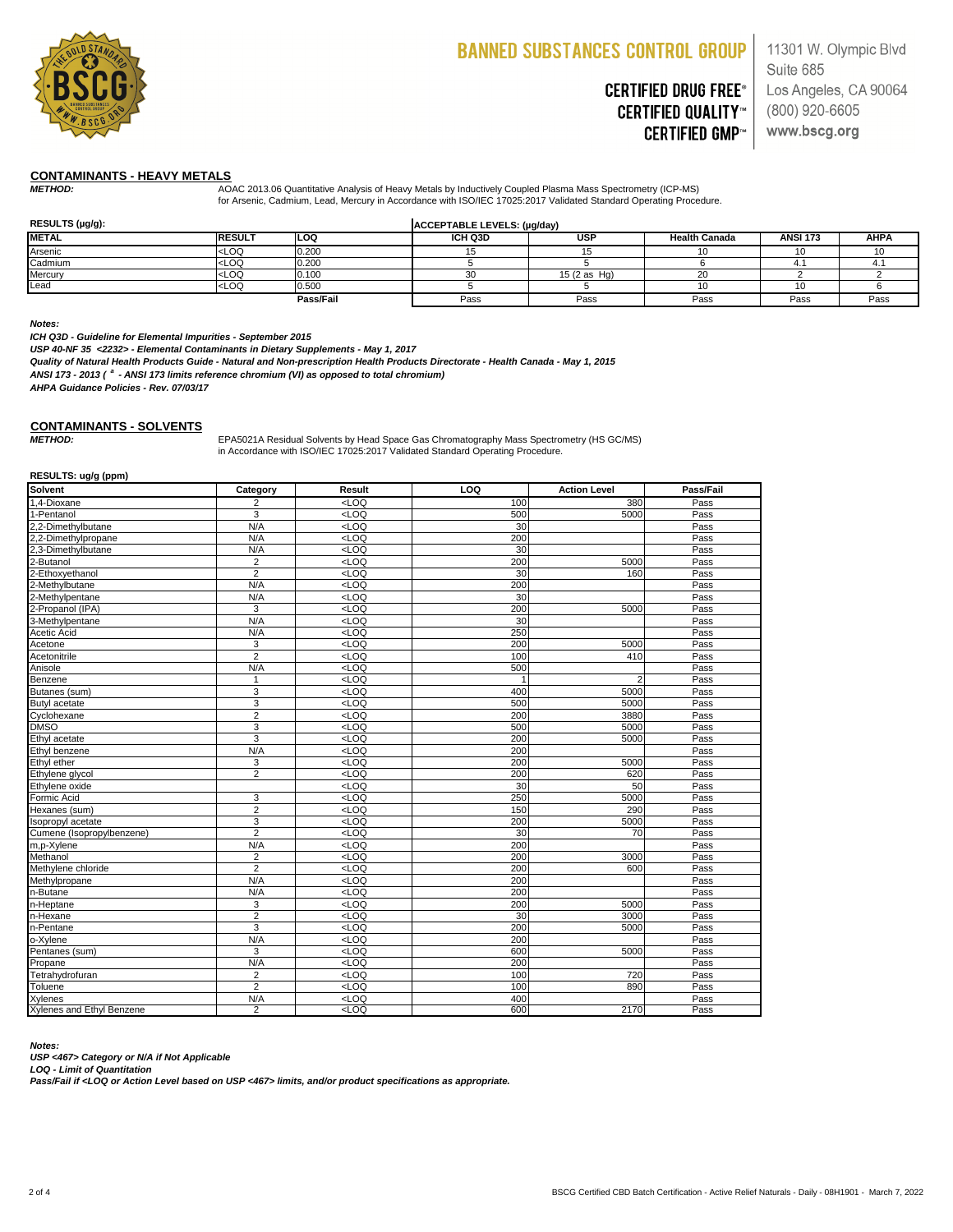

# **CERTIFIED DRUG FREE® CERTIFIED QUALITY™ CERTIFIED GMP™**

11301 W. Olympic Blvd Suite 685 Los Angeles, CA 90064  $(800)$  920-6605 www.bscg.org

*METHOD:* AOAC 2007.01 and EN 15662 (modified) in Accordance with ISO/IEC 17025:2017 Validated Standard Operating Procedure.

| RESULTS (Pass if <loq all="" analytes)<="" for="" th=""><th>Pass</th><th></th><th></th><th></th></loq> |  | Pass                                             |              |                                                 |              |
|--------------------------------------------------------------------------------------------------------|--|--------------------------------------------------|--------------|-------------------------------------------------|--------------|
| LOQ (mg/ kg)<br>Compound                                                                               |  | <b>Compound</b>                                  | LOQ (mg/ kg) | Compound                                        | LOQ (mg/ kg) |
| Abamectin                                                                                              |  | 0.10 Daminozide                                  |              | 0.10 Fenthion oxon sulfone                      | 0.10         |
| Acephate                                                                                               |  | 0.10 DCPMU                                       |              | 0.05 Fenthionoxon sulfoxide                     | 0.02         |
| Acequinocyl                                                                                            |  | $0.10$ DDD, $o, p'$ -                            |              | 0.10 Fenthion sulfone                           | 0.05         |
| Acetamiprid<br>Acetochlor                                                                              |  | $0.02$ DDD, $p, p'$ -<br>$0.10$ DDE, $o, p'$ -   |              | 0.10 Fenuron<br>0.10 Fipronil                   | 0.02<br>0.10 |
| Acrinathrin                                                                                            |  | $0.10$ DDE, $p, p'$ -                            |              | 0.10 Flonicamid                                 | 0.10         |
| Alachlor                                                                                               |  | $0.10$ DDT, $o,p'$ -                             |              | 0.10 Fluchloralin                               | 0.10         |
| Aldicarb                                                                                               |  | $0.10$ DDT, $p, p'$ -                            |              | 0.10 Flucythrinate                              | 0.10         |
| Aldicarb sulfoxide                                                                                     |  | 0.10 DEF (Tribufos)                              |              | 0.10 Fludioxonil                                | 0.20         |
| Aldoxycarb (Aldicarb-sulfone)                                                                          |  | 0.10 Deltamethrin                                |              | 0.10 Flufenacet                                 | 0.02         |
| <b>Aldrin</b>                                                                                          |  | 0.10 Desmedipham                                 |              | 0.10 Flumioxazin                                | 0.10         |
| Ametocrtradin                                                                                          |  | 0.02 Diallate                                    |              | 0.10 Fluometuron                                | 0.02         |
| Ametryn<br>Aspon                                                                                       |  | 0.50 Diazinon<br>0.10 Diazoxon                   |              | 0.02 Fluopicolide<br>0.10 Fluopyram             | 0.05<br>0.02 |
| Asulam                                                                                                 |  | 0.10 Dichlobenil                                 |              | 0.10 Fluoxastrobin                              | 0.05         |
| Atrazine                                                                                               |  | 0.10 Dichlofluanid                               |              | 0.10 Flupyradifurone                            | 0.02         |
| Atrazine-desethyl                                                                                      |  | 0.10 Dichlorvos                                  |              | 0.10 Fluridone                                  | 0.10         |
| Azinphos-ethyl                                                                                         |  | 0.02 Diclobutrazol                               |              | 0.05 Flusilazole                                | 0.02         |
| Azinphos-methyl                                                                                        |  | $0.02$ Dicofol                                   |              | 0.10 Flutolanil                                 | 0.02         |
| Azoxystrobin                                                                                           |  | $\overline{0.02}$ Dicrotophos                    |              | 0.05 Flutriafol                                 | 0.02         |
| Benalaxyl<br>Bendiocarb                                                                                |  | 0.02 Dieldrin<br>0.02 Diethofencarb              |              | 0.10 Fluvalinate<br>0.02 Fluxapyroxad tau-      | 0.10<br>0.02 |
| Benfluralin                                                                                            |  | 0.10 Diethyltoluamide (DEET)                     |              | 0.05 Fomesafen                                  | 0.10         |
| Benoxacor                                                                                              |  | 0.05 Difenoconazole                              |              | 0.10 Fonofos                                    | 0.10         |
| <b>Bensulide</b>                                                                                       |  | 0.05 Dimethenamid                                |              | 0.05 Forchlorfenuron                            | 0.05         |
| <b>BHC</b> alpha isomer                                                                                |  | 0.10 Dimethoate                                  |              | 0.05 Formetanate                                | 0.05         |
| <b>BHC</b> beta isomer                                                                                 |  | 0.10 Dimethomorph                                |              | 0.02 Furathiocarb                               | 0.02         |
| <b>BHC</b> delta isomer                                                                                |  | 0.50 Diniconazole                                |              | 0.20 Heptachlor                                 | 0.10         |
| <b>Bifenazate</b>                                                                                      |  | 0.02 Dinotefuran                                 |              | 0.20 Heptachlor epoxide                         | 0.10         |
| <b>Bifenthrin</b>                                                                                      |  | 0.02 Dioxathion                                  |              | 0.10 Heptenophos                                | 0.10         |
| <b>Boscalid</b><br>Bromophos-ethyl                                                                     |  | 0.02 Diphenamid<br>0.10 Diphenylamine            |              | 0.02 Hexachlorobenzene<br>0.10 Hexaconazole     | 0.10<br>0.10 |
| Bromophos-methyl                                                                                       |  | 0.20 Disulfoton                                  |              | 0.10 Hexazinone                                 | 0.10         |
| Bromopropylate                                                                                         |  | 0.10 Disulfoton sulfone                          |              | 0.10 Hexythiazox                                | 0.02         |
| Bromuconazole                                                                                          |  | 0.10 Disulfoton sulfoxide                        |              | 0.10 Imazalil                                   | 0.10         |
| <b>Bupirimate</b>                                                                                      |  | 0.02 Diuron                                      |              | 0.05 Imidacloprid                               | 0.10         |
| <b>Buprofezin</b>                                                                                      |  | 0.05 Edifenphos                                  |              | 0.05 Indaziflam                                 | 0.02         |
| <b>Butachlor</b>                                                                                       |  | 0.50 Endosulfan alpha                            |              | 0.20 Indoxacarb                                 | 0.02         |
| <b>Butralin</b><br><b>Butylate</b>                                                                     |  | 0.20 Endosulfan beta<br>0.10 Endosulfan sulfate  |              | 0.20 Iprobenfos<br>0.10 Iprodione               | 0.10<br>0.10 |
| Cadusafos                                                                                              |  | 0.02 Endrin                                      |              | 0.10 Isobenzan                                  | 0.10         |
| Captan                                                                                                 |  | 1.00 EPN                                         |              | 0.05 Isocarbophos                               | 0.50         |
| Carbaryl                                                                                               |  | $0.05$ EPTC                                      |              | 0.10 Isodrin                                    | 0.10         |
| Carbendazim                                                                                            |  | 0.10 Esfenvalerate/Fenvalerate                   |              | 0.20 Isofenphos                                 | 0.05         |
| Carbofuran                                                                                             |  | 0.02 Etaconazole                                 |              | 0.10 Isofenphos-methyl                          | 0.02         |
| Carbophenothion                                                                                        |  | 0.20 Ethalfluralin                               |              | 0.10 Isofenphos oxon                            | 0.05         |
| Carboxin<br>Carfentrazone-ethyl                                                                        |  | 0.02 Ethiofencarb<br>0.10 Ethion                 |              | 0.05 Isoprocarb<br>0.20 Isopropalin             | 0.02<br>0.20 |
| Chlorantraniliprole                                                                                    |  | 0.02 Ethirimol                                   |              | 0.10 Isoprothiolane                             | 0.05         |
| Chlordane trans-                                                                                       |  | 0.20 Ethofumesate                                |              | 0.05 Isoproturon                                | 0.05         |
| Chlordane cis-                                                                                         |  | 0.20 Ethoprophos                                 |              | $\overline{0.02}$ Isoxaben                      | 0.05         |
| Chlorfenapyr                                                                                           |  | 0.50 Etofenprox                                  |              | 0.02 Isoxaflutole                               | 0.05         |
| Chlorfenson                                                                                            |  | 0.20 Etoxazole                                   |              | 0.02 Kresoxim-methyl                            | 0.05         |
| Chlorfenvinphos                                                                                        |  | 0.05 Etridiazole                                 |              | 0.10 Lactofen                                   | 0.50         |
| Chlorobenzilate<br>Chloroneb                                                                           |  | 0.10 Etrimfos<br>0.20 Famoxadone                 |              | 0.02 Lenacil<br>0.20 Lindane (gamma BHC)        | 0.10<br>0.10 |
| Chlorpyrifos                                                                                           |  | 0.05 Famphur                                     |              | 0.10 Linuron                                    | 0.02         |
| Chlorpyrifos-methyl                                                                                    |  | 0.20 Fenamidone                                  |              | 0.02 Malaoxon                                   | 0.05         |
| <b>CIPC</b>                                                                                            |  | 1.00 Fenamiphos                                  |              | 0.02 Malathion                                  | 0.05         |
| Clethodim                                                                                              |  | 0.05 Fenamiphos sulfone                          |              | 0.02 Mandipropamid                              | 0.02         |
| <b>Clethodim Sulfone</b>                                                                               |  | 0.05 Fenamiphos sulfoxide                        |              | 0.02 Mecarbam                                   | 0.02         |
| <b>Clethodim Sulfoxide</b>                                                                             |  | 0.05 Fenazaquin                                  |              | 0.10 Mepanipyrim                                | 0.05         |
| Clofentezine                                                                                           |  | 0.02 Fenbuconazole                               |              | 0.10 Merphos                                    | 0.50         |
| Clomazone<br>Clothianidin                                                                              |  | 0.02 Fenchlorphos<br>0.20 Fenchlorphos-oxon      |              | $\overline{0.10}$ Metalaxyl<br>0.10 Metaldehyde | 0.05<br>0.05 |
| Coumaphos                                                                                              |  | 0.05 Fenhexamid                                  |              | 0.10 Metconazole                                | 0.10         |
| Crotoxyphos                                                                                            |  | 0.02 Fenitrothion                                |              | 0.10 Methacrifos                                | 0.10         |
| Cyanazine                                                                                              |  | 0.02 Fenobucarb                                  |              | 0.05 Methamidophos                              | 0.05         |
| Cyanofenphos                                                                                           |  | 0.02 Fenoxycarb                                  |              | 0.02 Methidathion                               | 0.05         |
| Cyantraniliprole                                                                                       |  | 0.05 Fenpropathrin                               |              | 0.05 Methiocarb                                 | 0.05         |
| Cyazofamid                                                                                             |  | 0.02 Fenpyroximate                               |              | 0.02 Methiocarb sulfone                         | 0.10         |
| Cycloate                                                                                               |  | 0.10 Fenson                                      |              | 0.10 Methiocarb sulfoxide                       | 0.10         |
| Cyfluthrin                                                                                             |  | 0.20 Fensulfothion                               |              | 0.02 Methomyl                                   | 0.10         |
| Cyhalothrin, lambda                                                                                    |  | 0.20 Fensulfothion oxon                          |              | 0.02 Methoxychlor                               | 0.10         |
| Cymoxanil                                                                                              |  | 0.05 Fensulfothion sulfone                       |              | 0.10 Methoxyfenozide                            | 0.02         |
| Cypermethrin                                                                                           |  | 0.20 Fensulfothion-oxon-sulfone<br>0.10 Fenthion |              | 0.02 Metobromuron<br>0.05 Metolachlor           | 0.05<br>0.10 |
| Cyprodinil<br>Dacthal                                                                                  |  | 0.10 Fenthion oxon                               |              | 0.02 Metolcarb                                  | 0.05         |

# **CONTAMINANTS - PESTICIDES**